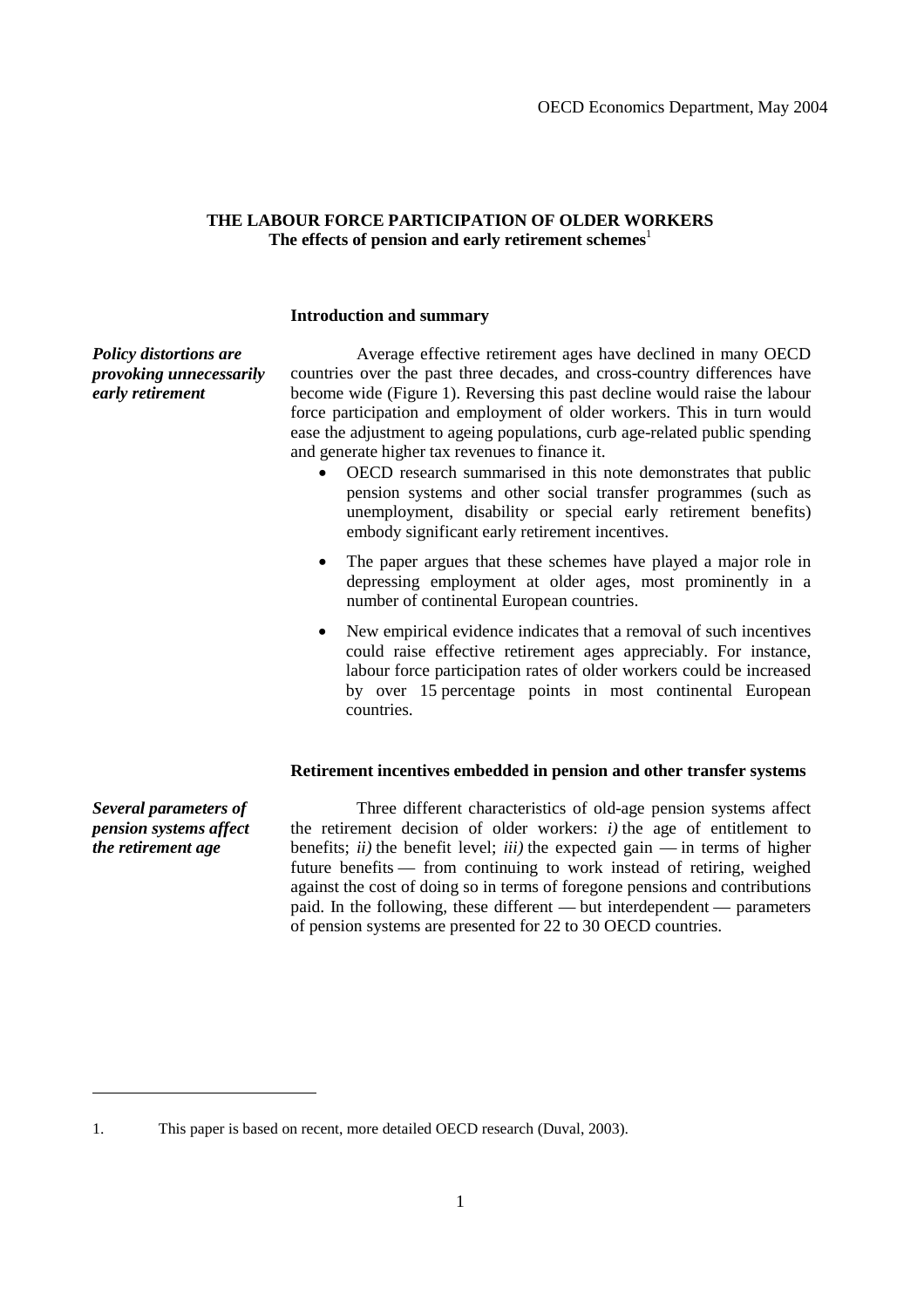

#### Figure 1. **Retirement ages vary widely in the OECD**

Estimated effective retirement age of older male workers in 2000

Source: OECD.

<u>.</u>

# *The age of eligibility to a pension is an important influence on retirement*

## *Standard and early ages of entitlement to old-age pension benefits*

 Many workers retire as soon as they reach the age of entitlement to a pension.<sup>2</sup> This "bunching" of retirement occurs partly because social practice induces retirement at "customary" ages.<sup>3</sup> Another reason is that retirement before the minimum age of eligibility, even if desired, is inhibited by existing borrowing constraints. Some people may also retire as soon as benefits are available because they do not take proper account of financial incentives to continued work embedded in pension systems. Finally, in some cases, individuals may not be permitted to continue working after the standard retirement age.

<sup>2.</sup> See for instance Gruber and Wise (2002).

<sup>3.</sup> Lumsdaine *et al.* (1996).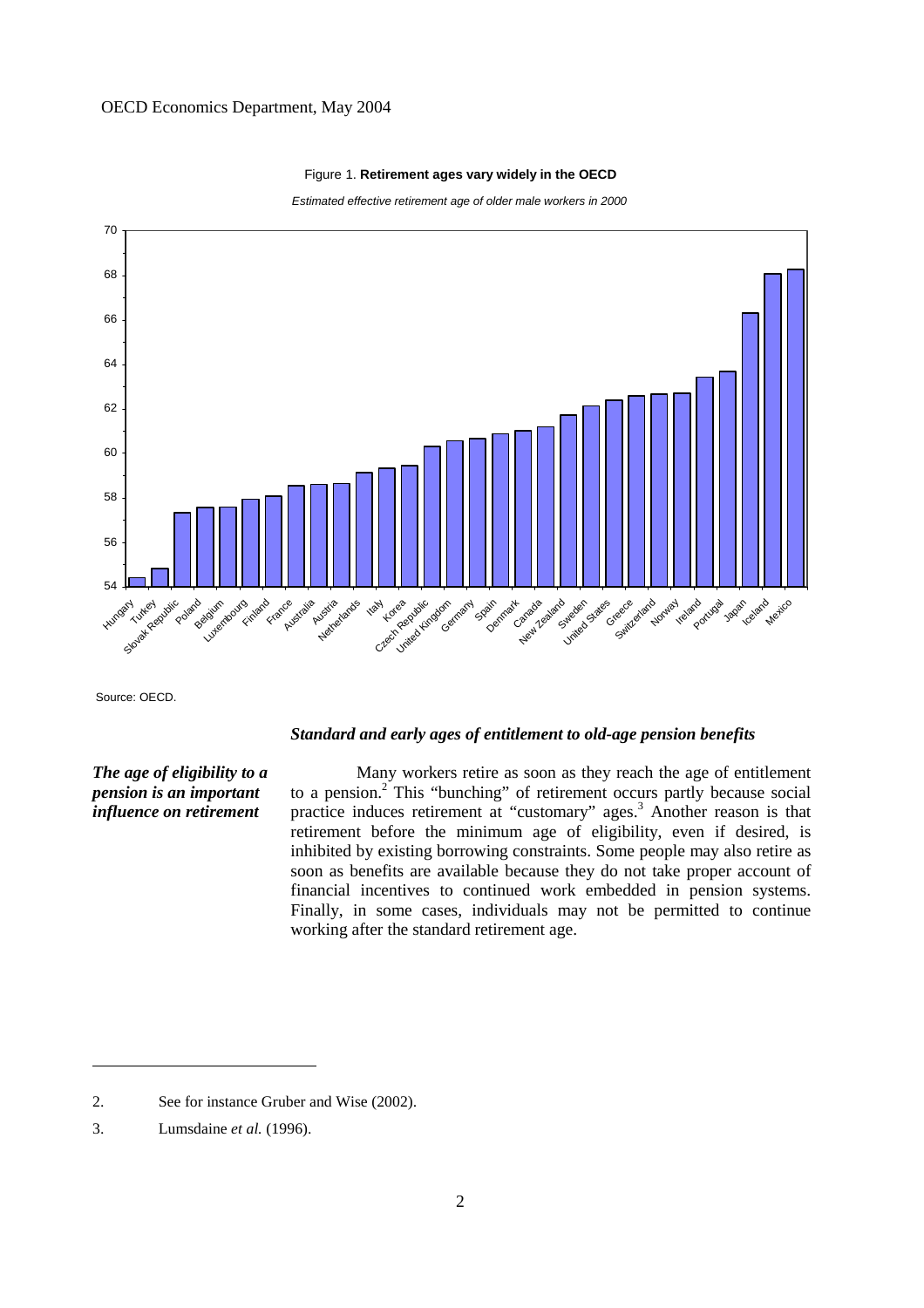### OECD Economics Department, May 2004

# *There are substantial differences in eligibility ages across OECD countries*

*Eligibility ages have remained constant since the late 1960s in most countries* 

*There are currently large differences in replacement rates across OECD countries* 

 The standard age of eligibility to pension benefits differs substantially across OECD countries (Table 1). It is currently set at 65 years in most of them, but ranges for males from a low of 60 in a few countries (France, Korea, Slovak Republic and Turkey) to a high of 67 in Norway and Iceland (and is gradually being raised to that age in the United States). There is wider cross-country variance in standard retirement ages for females; they have typically been lower than for males, and countries are at different stages of a process of gradual convergence towards male levels. There are even greater cross-country differences in eligibility ages for early pensions, but their interpretation is not straightforward because they do not necessarily allow access to full pension.

 In the majority of OECD countries, standard and — to a lesser extent — early retirement ages have remained constant since the late 1960s. In those countries where changes have occurred, a general pattern emerges of reductions in the 1970s and 1980s, followed by stability. One striking exception in the 1990s was New Zealand, which raised its standard retirement age from 60 to 65. This was accompanied by a sharp increase in the labour force participation (over 15 percentage points) and — even more so — employment of the 55-64 age group.

## *Replacement rates*

 Older workers may choose to stay in employment after reaching the age of entitlement to a pension if their benefits are not seen to be high enough.<sup>4</sup> Accordingly, an increase in pension benefits will push them to take advantage of pension entitlements. The most straightforward indicator of pension levels is the replacement rate, measured as the ratio of annual benefits to earnings just prior to retirement. For the purpose of this paper, *expected* replacement rates over a future five-year period are computed at ages 60 and 65. These figures are averages across stylised persons with different characteristics, and they refer to arrangements when recent reforms have been fully phased in.<sup>5</sup> The expected replacement rates at ages 60 and 65 differ noticeably across OECD countries (Figure 2). At age 60, they range from 0 in those countries where the earliest age of eligibility is at least 65 (including Austria,<sup>6</sup> Iceland, Ireland, Norway,<sup>7</sup> New Zealand,

<u>.</u>

<sup>4.</sup> Disney (1996).

<sup>5.</sup> Replacement rates are calculated before tax and are computed for, and averaged across, six different stylised workers (corresponding to three earnings levels and two marital situations), under the main assumption that these persons enter the labour market at age 20 and have an uninterrupted full-time career in the private sector until retirement. Only mandatory or quasi-mandatory components of pension systems are incorporated. In addition, the figures refer to currently legislated pension systems. As a consequence, they incorporate all future effects of recently enacted reforms (*e.g.* Austria, France, Italy, Sweden), as well as the future maturation of certain components of pension provision (*e.g*. Australia, Korea, Norway to a lesser extent). See Duval (2003), Appendices 1 and 3, for details. For a presentation of net replacement rates (for 2003 systems only), see Casey *et al.* (2003).

<sup>6.</sup> This does not incorporate early retirement due to long insurance years, which can be accessed from age 61.5 with a 69.5 per cent replacement rate.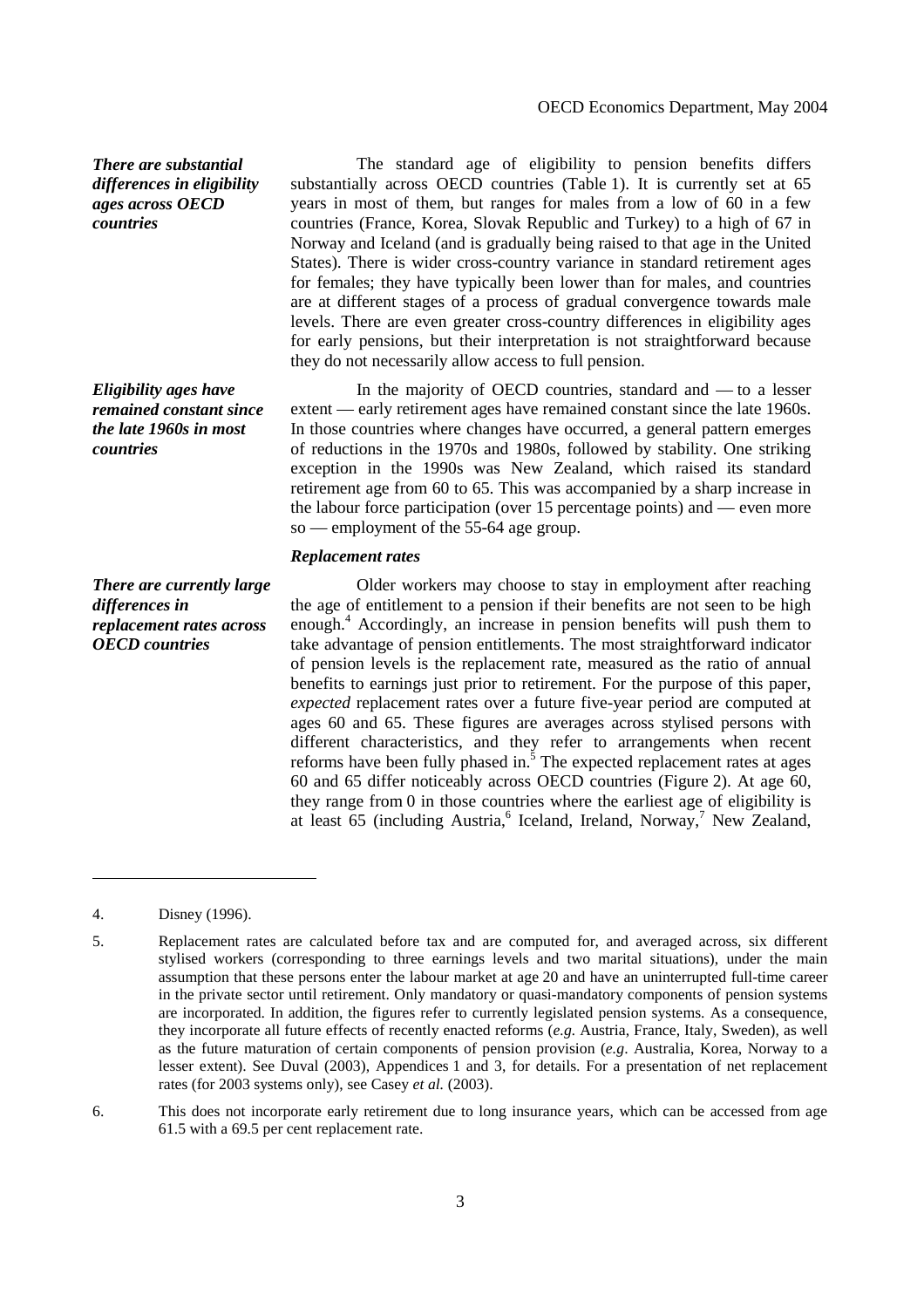United Kingdom) to over 70 per cent in several countries where people can claim generous old-age pension benefits in their early 60s (such as Korea, Luxembourg, Netherlands, Portugal). At age 65, replacement rates range from less than 40 per cent in Ireland and Norway to as high as 100 per cent in Hungary and Luxembourg.

*Replacement rates have risen in most OECD countries since the late 1960s* 

 Expected replacement rates rose in the vast majority of OECD countries between the end of the 1960s and the end of the 1980s. The rise at age 60 was mostly due to declines in entitlement ages to early pensions (increased eligibility), while at age 65 it was mainly caused by increased pension levels relative to earned income. By contrast, since the beginning of the 1990s expected replacement rates have stabilised (at age 65) or fallen (at age 60). However, these broad trends mask considerable differences across countries. While expected replacement rates remained fairly stable in some countries over the past three decades, they rose very significantly in others (Netherlands, Spain, Finland, Sweden (at age 60), Finland, Spain, Sweden and, to a lesser extent, Ireland and Norway (at age 65)), in particular at early ages.<sup>9</sup>

## *Implicit taxes on continued work in old-age pension systems*

*When the costs of continuing to work exceed the benefits, an implicit tax on continued work arises* 

<u>.</u>

 When a worker reaches the age of eligibility to a pension, his retirement decision will depend not only on the current replacement rate but also on the expected gain – in terms of higher future benefits – if he or she stays in the labour force, weighed against the cost of doing so in terms of foregone pensions and contributions paid. If this cost is exactly offset by a rise in future pension benefits, the pension system is said to be "actuarially neutral". By contrast, if this cost is not offset, there is an implicit tax on continued work.<sup>10</sup> Empirical evidence based on household panel data suggests that implicit taxes induce early labour market withdrawal.<sup>11</sup>

- 7. This does not incorporate the early retirement (AFP) scheme, which can be accessed from age 62 with a 34.5 per cent replacement rate.
- 8. In the case of Netherlands, the modelling at age 60 refers to a "typical" early retirement (VUT) scheme. However since the early 1990s these PAYG schemes have been progressively transformed into less generous, fully-funded, systems. As a result of these transformations, the current expected replacement rate at age 60 may be overstated.
- 9. For further details, see Duval (2003).
- 10. It is not clear *a priori* whether implicit taxes created by pension systems make people retire earlier or later (Mitchell and Fields, 1984). Changes in implicit tax rates on continued work are similar to changes in wages, i.e. they produce opposite income and substitution effects. An increase in the implicit tax — due for instance to a cut in the pension accrual rate — lowers the financial gain from postponing retirement, thereby reducing the opportunity cost of retiring earlier (negative substitution effect). At the same time, it provides lower income for each future year of work, thereby inducing later retirement (positive income effect).

11. See for instance Lazear (1986) or Lumsdaine and Mitchell (1999).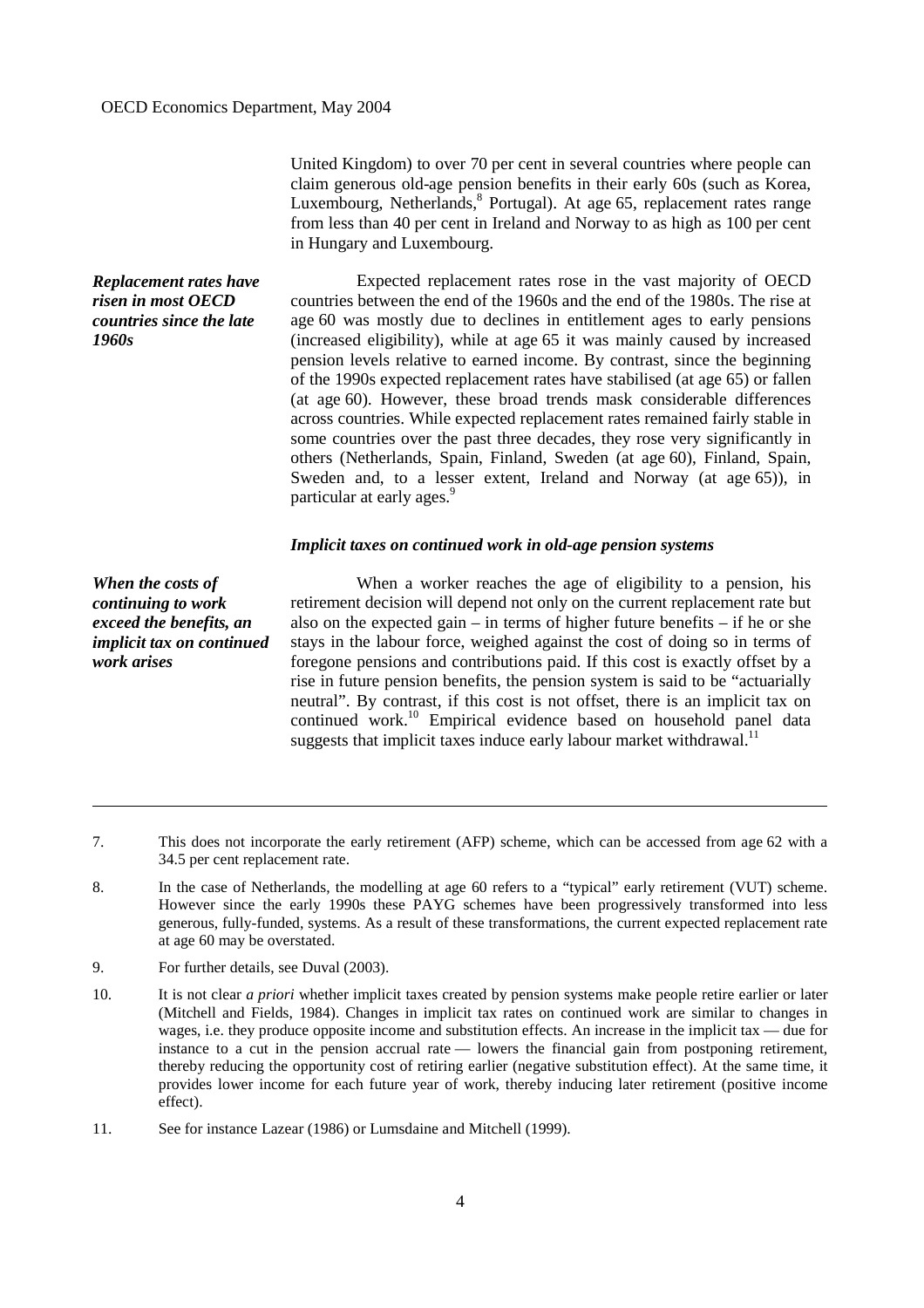|                       | Males                |                      |                      |           |              |           |           |      | Females              |           |                      |      |
|-----------------------|----------------------|----------------------|----------------------|-----------|--------------|-----------|-----------|------|----------------------|-----------|----------------------|------|
|                       | Early                |                      |                      |           | Standard age |           |           |      | Standard age         |           |                      |      |
|                       | 1969                 | 1979                 | 1989                 | 2003      | 1969         | 1979      | 1989      | 2003 | 1969                 | 1979      | 1989                 | 2003 |
| Australia             | $\ddot{\phantom{a}}$ | $\ddotsc$            | $\ddotsc$            | 55        | 65           | 65        | 65        | 65   | 60                   | 60        | 60                   | 62.5 |
| Austria               | $\ddotsc$            | $\ddotsc$            | $\ddotsc$            | $\ddotsc$ | 65           | 65        | 65        | 65   | 60                   | 60        | 60                   | 60   |
| Belgium               | 60                   | 60                   | 60                   | 60        | 65           | 65        | 65        | 65   | 60                   | 60        | 60                   | 63   |
| Canada                | $\ddot{\phantom{a}}$ | $\ddotsc$            | 60                   | 60        | 66           | 65        | 65        | 65   | 66                   | 65        | 65                   | 65   |
| <b>Czech Republic</b> | $\ddot{\phantom{a}}$ | $\ddot{\phantom{0}}$ | $\ddotsc$            | 58.5      | $\ddotsc$    | $\ddotsc$ | $\ddotsc$ | 61.5 | $\ddotsc$            | $\ddotsc$ | $\ddotsc$            | 59.5 |
| Denmark               | $\ddot{\phantom{a}}$ | $\ddotsc$            | $\ddotsc$            |           | 67           | 67        | 67        | 65   | 67                   | 67        | 67                   | 65   |
| Finland               | $\ddotsc$            | $\ddotsc$            | 60                   | 62        | 65           | 65        | 65        | 65   | 65                   | 65        | 65                   | 65   |
| France                | 60                   | 60                   | $\ddotsc$            |           | 65           | 65        | 60        | 60   | 65                   | 65        | 60                   | 60   |
| Germany               | $\ddot{\phantom{a}}$ | 63                   | 63                   | 63        | 65           | 65        | 65        | 65   | 65                   | 65        | 65                   | 65   |
| Greece                | $\ddot{\phantom{a}}$ | $\ddotsc$            | 60                   | 60        | 60           | 60        | 65        | 65   | 55                   | 55        | 60                   | 65   |
| Hungary               | $\ddot{\phantom{a}}$ | ÷.                   | $\ddotsc$            | $\ddotsc$ |              | $\ddotsc$ | 60        | 62   | $\ddot{\phantom{a}}$ | $\ddotsc$ | 55                   | 62   |
| Iceland               | $\ddotsc$            | $\ddotsc$            | $\ddotsc$            | 65        | 67           | 67        | 67        | 67   | $\ddot{\phantom{0}}$ |           | $\ddot{\phantom{0}}$ | 67   |
| Ireland               | $\ddotsc$            | 65                   | 65                   | 65        | 70           | 66        | 66        | 66   | 70                   | 66        | 66                   | 66   |
| Italy                 | 55                   | 55                   | 55                   | 57        | 60           | 60        | 60        | 65   | 55                   | 55        | 55                   | 65   |
| Japan                 | 60                   | 60                   | 60                   | 60        | 65           | 65        | 65        | 65   | 65                   | 65        | 65                   | 65   |
| Korea                 | $\ldots$             | $\ddotsc$            | $\ddotsc$            | 55        | $\ddotsc$    | $\ddotsc$ | 60        | 60   | $\ddotsc$            | $\ddotsc$ | 60                   | 60   |
| Luxembourg            | 62                   | 62                   | 60                   | 60        | 65           | 65        | 65        | 65   | 62                   | 60        | 65                   | 65   |
| Mexico                | $\ddotsc$            | $\ddotsc$            | $\ddotsc$            | $\ddotsc$ | $\ddotsc$    | 65        | 65        | 65   | $\ddotsc$            | 65        | 65                   | 65   |
| Netherlands           | $\ddot{\phantom{a}}$ | 62                   | 60                   | 60        | 65           | 65        | 65        | 65   | 65                   | 65        | 65                   | 65   |
| Norway                | $\ddot{\phantom{0}}$ | ÷.                   | $\ddot{\phantom{a}}$ |           | 70           | 67        | 67        | 67   | 70                   | 67        | 67                   | 67   |
| New Zealand           | 60                   | ٠.                   | $\ddotsc$            |           | 65           | 60        | 60        | 65   | 65                   | 60        | 60                   | 65   |
| Poland                | $\ddot{\phantom{a}}$ | ٠.                   | $\ddotsc$            |           | $\ddotsc$    | $\ddotsc$ | $\ldots$  | 65   | $\ddot{\phantom{a}}$ | $\ddotsc$ | $\ddotsc$            | 60   |
| Portugal              | $\ddot{\phantom{a}}$ | ÷.                   | $\ddot{\phantom{a}}$ | 55        | 65           | 65        | 65        | 65   | 65                   | 62        | 62                   | 65   |
| Slovak Republic       | $\ddotsc$            | $\ddotsc$            | $\ddotsc$            |           | $\ddotsc$    | $\ddotsc$ | $\ddotsc$ | 60   | $\ddotsc$            | $\ddotsc$ | $\ddotsc$            | 57   |
| Spain                 | $\ddotsc$            | 60                   | 60                   | 60        | 65           | 65        | 65        | 65   | 55                   | 65        | 65                   | 65   |
| Sweden                | 63                   | 60                   | 60                   | 61        | 67           | 65        | 65        | 65   | 67                   | 65        | 65                   | 65   |
| Switzerland           | $\ddot{\phantom{a}}$ | $\ddot{\phantom{0}}$ | $\ddotsc$            | 63        | 65           | 65        | 65        | 65   | 62                   | 62        | 62                   | 63   |
| Turkey                | 60                   | $\ddotsc$            | $\ddot{\phantom{a}}$ | $\ddotsc$ | 65           | 55        | 55        | 60   | 55                   | 50        | 50                   | 55   |
| United Kingdom        | $\ddotsc$            | $\ddot{\phantom{0}}$ | $\ddotsc$            | $\ddotsc$ | 65           | 65        | 65        | 65   | 60                   | 60        | 60                   | 60   |
| <b>United States</b>  | 62                   | 62                   | 62                   | 62        | 65           | 65        | 65        | 65   | 65                   | 65        | 65                   | 65   |

Table 1. **Standard and early ages of entitlement to old-age pension benefits**

Notes:

Early ages of entitlement to old-age pension benefits are not indicated in the table when similar to standard ones or when not available.

Australia : minimum retirement age (i.e. at which superannuation savings can be drawn) will increase to 60 over the period 2015-2025. standard age for women to be increased from age 62.5 to age 65 between 2003 and 2013.

Austria: early age of eligibility does not incorporate special early retirement for long insurance years, which will be progressively phased out (following the 2003 reform) but could still be accessed from age 61.5 in 2003 (60 in 1969, 1979 and 1989). Standard age for women to be increased from age 60 to age 65 between 2024 and 2033.

Belgium: standard age for women scheduled to rise to age 65 by 2009.

Czech Republic: standard and minimum retirement ages are scheduled to rise gradually to reach age 62 for men and age 61 for women (with no children) in 2007.

Greece : standard age is 62 for men and 57 for women who first started to work before 1992.

Iceland: early retirement age in 2003 is still 67 for the basic pension. However most occupational pension schemes, which are progressively maturing, set the minimum retirement age at 65.

Italy: minimum retirement age is the minimum age of eligibility to a seniority pension, also equal to the minimum retirement age in the new pension system. Standard age is 60 (instead of 65) for women who first started to work before 1996

Korea: standard age scheduled to rise from age 60 to age 65 between 2011 and 2033.

Luxembourg: early age of eligibility does not incorporate the special early retirement scheme ("pré-retraite"), which can be accessed from age 57 with 40 years of contribution.

Norway: early age of eligibility does not incorporate the special early retirement (AFP) scheme, which can be accessed from age 62 in 2003.

Poland: standard age is 55 for women with 30 years of insurance.

Slovak Republic: standard age for women varies between 53 and 57 according to number of children raised.

Switzerland: standard age for women will be 64 in 2005.

Turkey: standard age is 55 for men and 50 for women who first started to work before 1990.

United Kingdom: standard age for women will rise from age 60 to age 65 over 2010-2020 period.

United States: standard age for both men and women scheduled to rise to age 67 over 2000-2022 period.

Source: U.S. Department of Health and Human Services, Social Security Programs Throughout the World, various issues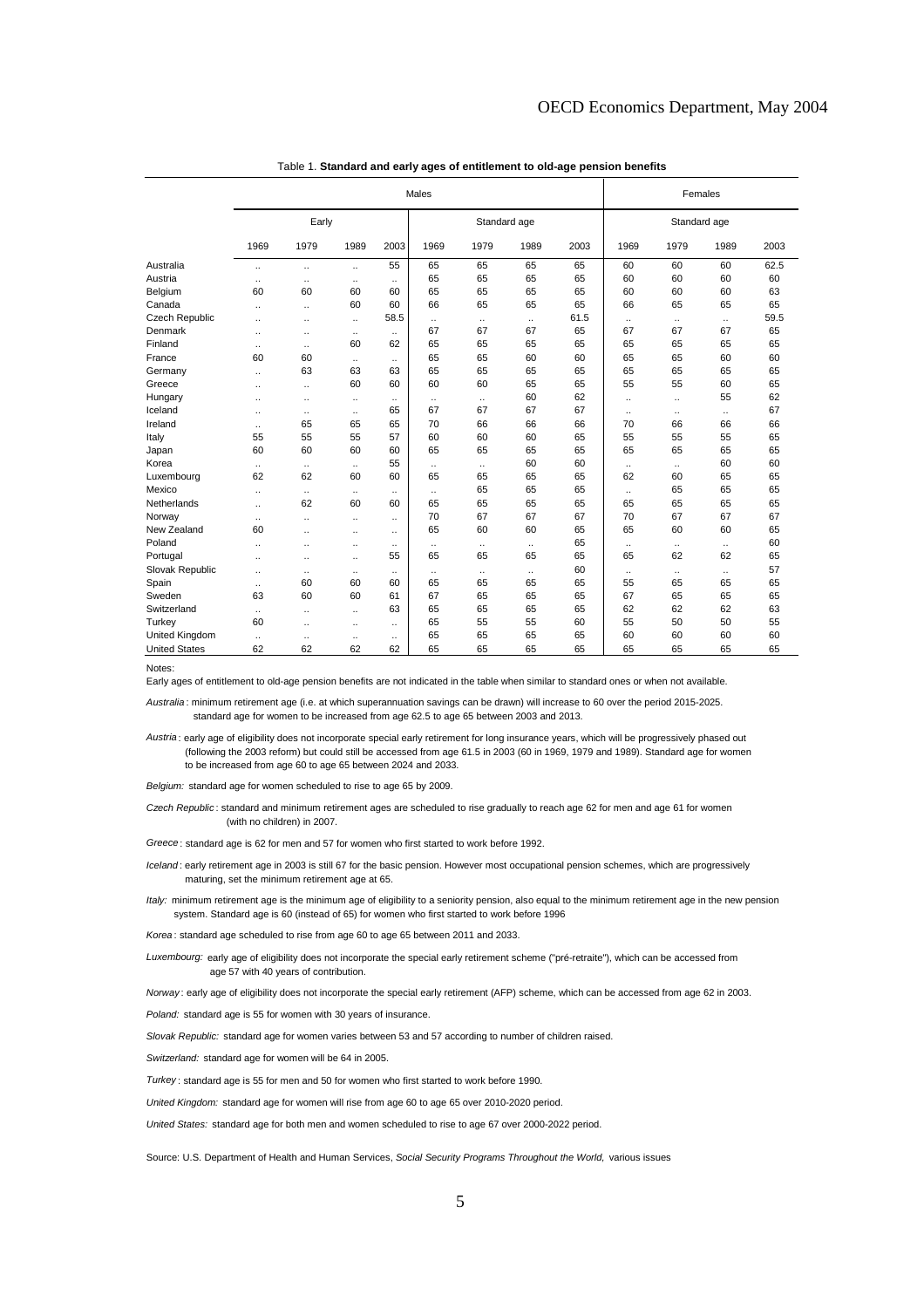### OECD Economics Department, May 2004

### Figure 2. **OECD countries provide noticeably different replacement incomes**

Expected replacement rates over next 5 years in current old-age pension systems<sup>1</sup>







1. Average across 6 situations (3 earnings levels and 2 marital statuses). For the Netherlands, the calculations at age 60 is based on a "typical" VUT scheme.

Source: OECD.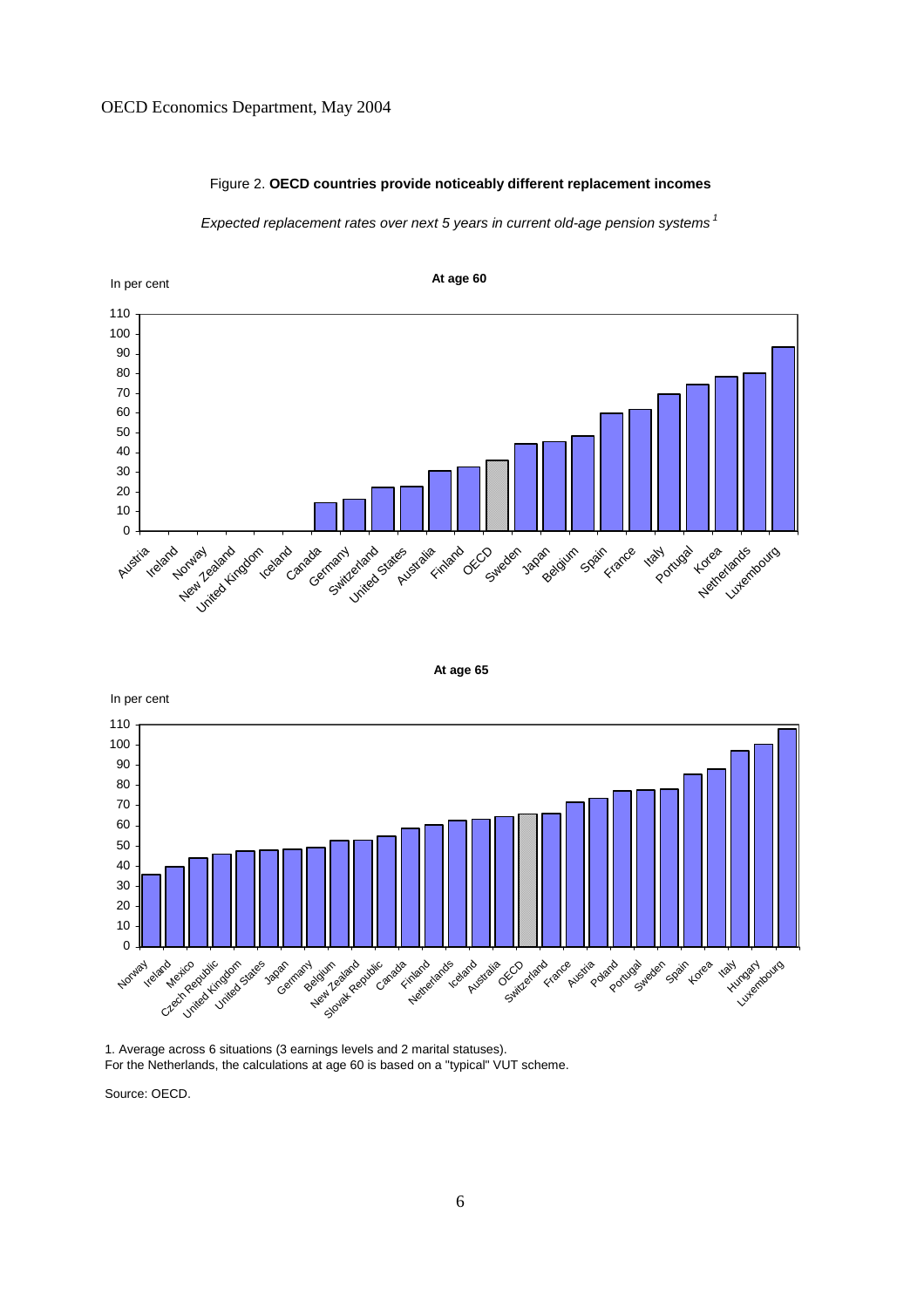*Implicit taxes often tend to rise as individuals age, and differ widely across OECD countries* 

*After rising for two decades, implicit taxes have declined in a number of countries since the early 1990s* 

*Various social transfer programmes have been used as pathways into* 

*retirement* 

<u>.</u>

 $OECD$  calculations<sup>12</sup> show that implicit taxes on continued work created by pension systems are fairly small at early ages, but have a clear tendency to rise as individuals age (Figure 3). The average implicit tax rate across 22 OECD countries is found to be below 5 per cent at age 55, while it is above 30 per cent at ages 60 and  $65<sup>13</sup>$ . The dispersion is very large across OECD countries, especially at high ages. These differences usually match fairly well — though not perfectly — those in expected replacement rates: countries with high replacement rates often also have large implicit taxes on continued work. This reflects the fact that when replacement rates are high, the cost to a worker of choosing to continue to work instead of drawing his benefits is also high*.* Broadly speaking, implicit taxes are high in Continental European countries (with a few exceptions) compared with Nordic and English-speaking ones as well as Japan.

 Like expected replacement rates, albeit to a lesser extent, implicit taxes on continued work rose through the 1970s and the 1980s, but have started to stabilise and even decline in some cases since the early  $1990s$ <sup>14</sup> Increases were large in some Continental European countries compared with English-speaking and Nordic countries, primarily for people in their early 60s. These observations are consistent with historical labour force participation patterns, *i.e.* with trend declines in older workers' participation being stronger in Continental European countries and having flattened out since the early 1990s.

### *Implicit taxes on continued work in other social transfer programmes*

 In many OECD countries, older workers have relatively easy access to various social transfer programmes other than old-age pensions. This has enabled many of them to withdraw from the labour market before the early age of entitlement to old-age pension benefits. Schemes that allow such early withdrawal include special early retirement provisions as well as unemployment-related and disability benefits.<sup>15</sup> They often entail high implicit taxes on continued work, for two main reasons: replacement rates are usually high; and rights to ordinary pensions continue to accrue for those in the schemes even if, in some cases, at a reduced rate.

- 14. For further details, see Duval (2003).
- 15. Blöndal and Scarpetta (1998), Casey *et al.* (2003).

<sup>12.</sup> These implicit tax rates are based on the same assumptions used to compute expected gross replacement rates, but they are computed only for one stylised worker (single worker with average earnings). An additional hypothesis is the following. When making his decision to withdraw from the labour market or to continue to work, the individual is assumed to expect constant economy-wide real earnings if choosing to work. While this has no impact on implicit tax rates in flat-rate schemes, it tends to over-estimate them in earnings-related ones, all the more so as the reference period for earnings used in the benefit formula is long (*e.g.* the "new" pension system in Italy). See Duval (2003), Appendix 2, for details.

<sup>13.</sup> Implicit tax rates at age 65 are actually higher than at age 60 in the majority of OECD countries. Nevertheless they are very low in those countries where it is possible to combine work with the receipt of a full or reduced pension (see Duval, 2003, Appendix 2), which lowers the OECD average (*e.g.* Canada, Germany, Luxembourg, Netherlands, New Zealand).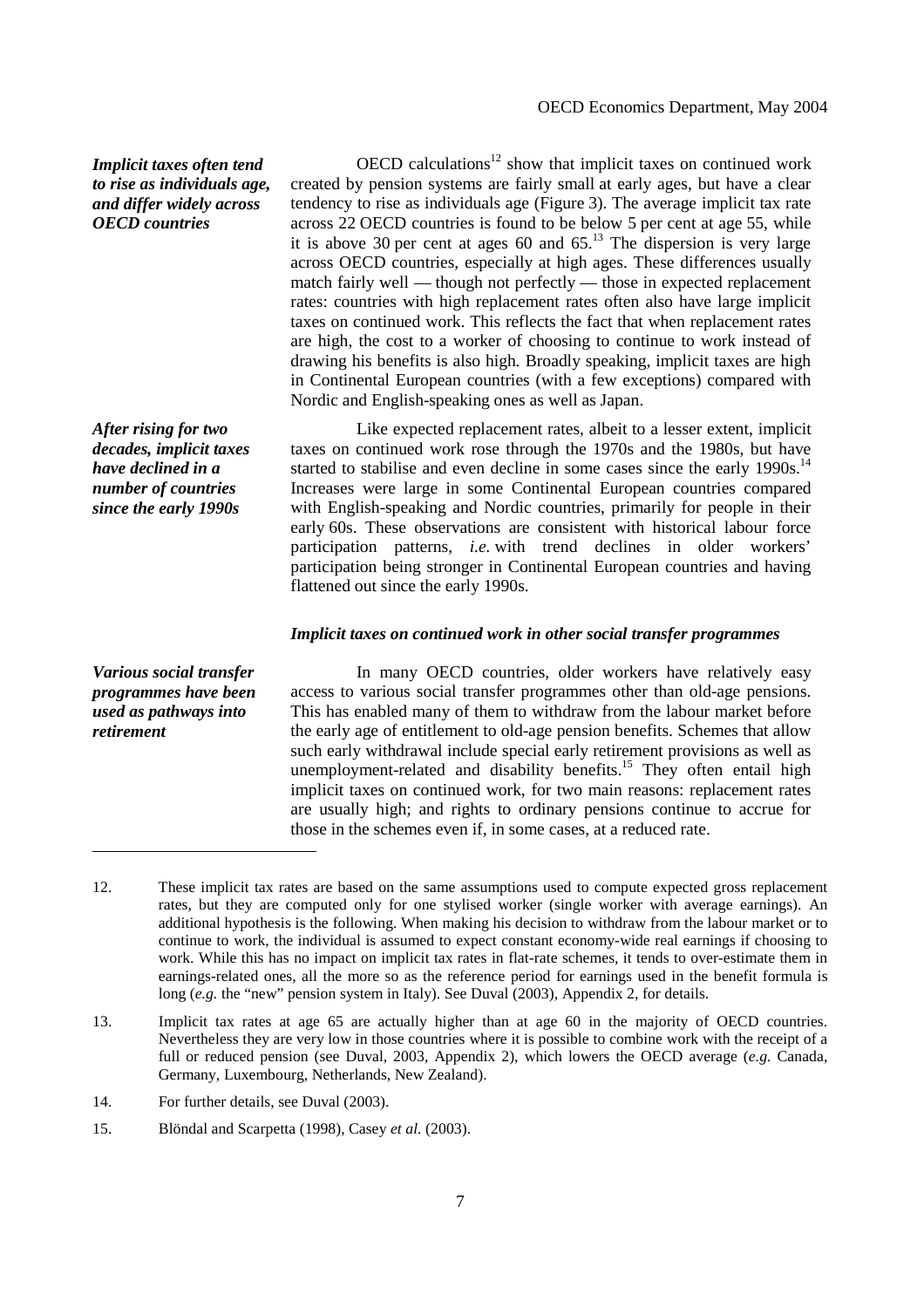#### Figure 3. **Financial incentives to continue working decrease as individuals age**

Implicit tax rates on continued work over next 5 years in current old-age pension systems<sup>1</sup>







1. Single worker with average earnings.

Source: OECD.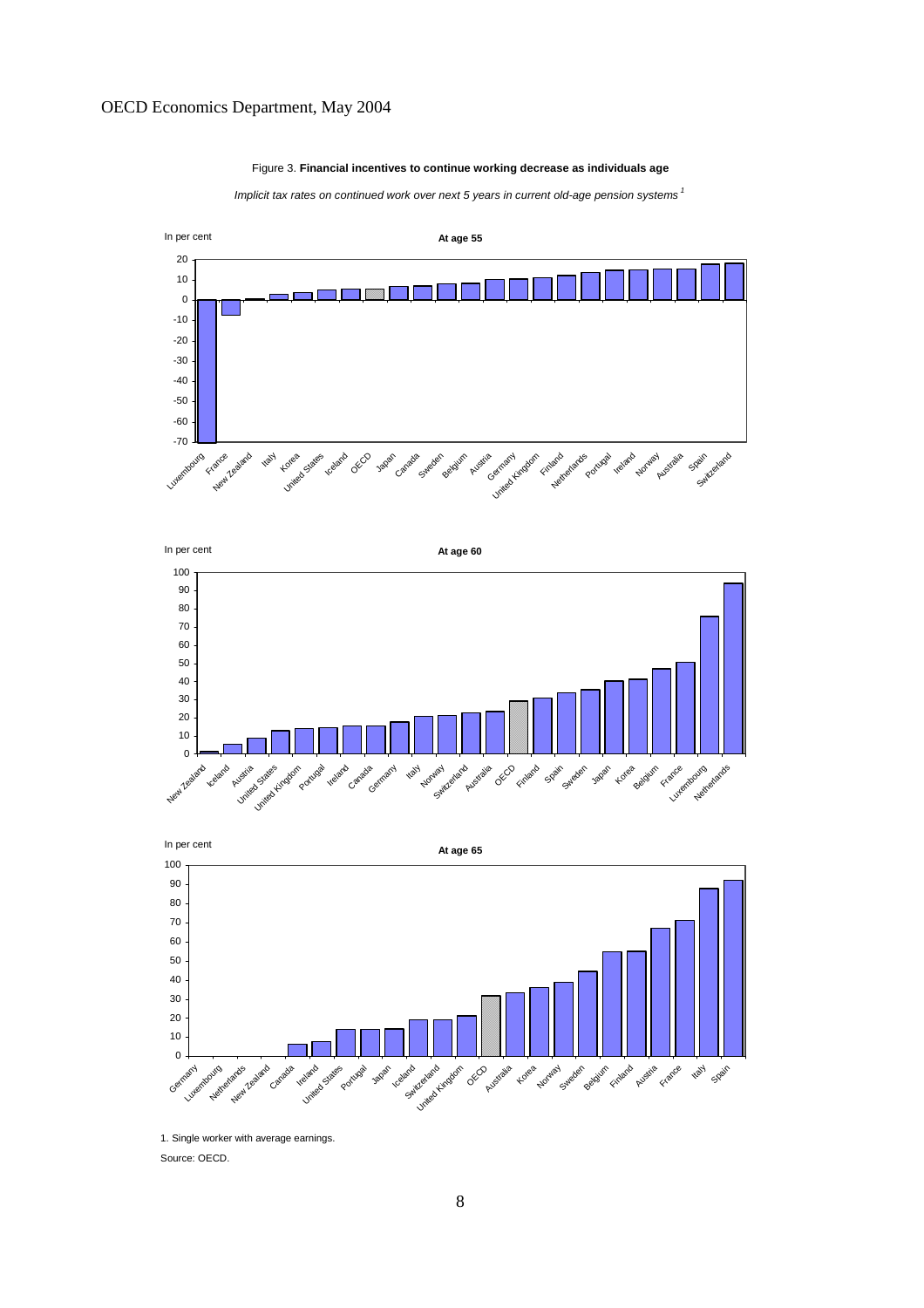

#### Figure 4. **Older workers face high implicit tax rates**

Implicit tax rates  $1$  on continued work over next 5 years in current social transfer programmes  $2$ 

1. The implicit tax rate on continued work refers to an "early retirement route". The latter is modelled as the unemployment benefits / assistance pathway into retirement with the exception of Ireland, where the modelling refers to the pre-retirement allowance, and Luxembourg, where disability benefits were considered given their widespread incidence among pensioners. In those countries where it is considered that no early retirement scheme can be widely used to withdraw from the labour market before the minimum pensionable age (Australia, Canada, Iceland, Italy, Japan, Korea, New Zealand, Norway, Sweden, Switzerland and United States) the retirement scheme considered in the chart is simply the "regular" old-age pension system. Similarly, at those ages when people are entitled to an old-age pension (e.g in France at 60), the retirement scheme considered

France Finland Austria Spain Luxembourg

Portugal Belgium Netherlands

in the chart is the "regular" old-age pension system rather than an early retirement scheme.

Australia Kingdom

Sweden

Ireland **Norway** Japan Korea OECD Germany

2. Single worker with average earnings.

Source: OECD.

 $\Omega$ 

New Zealand

**Iceland** United States

Canada

**Kaly** edand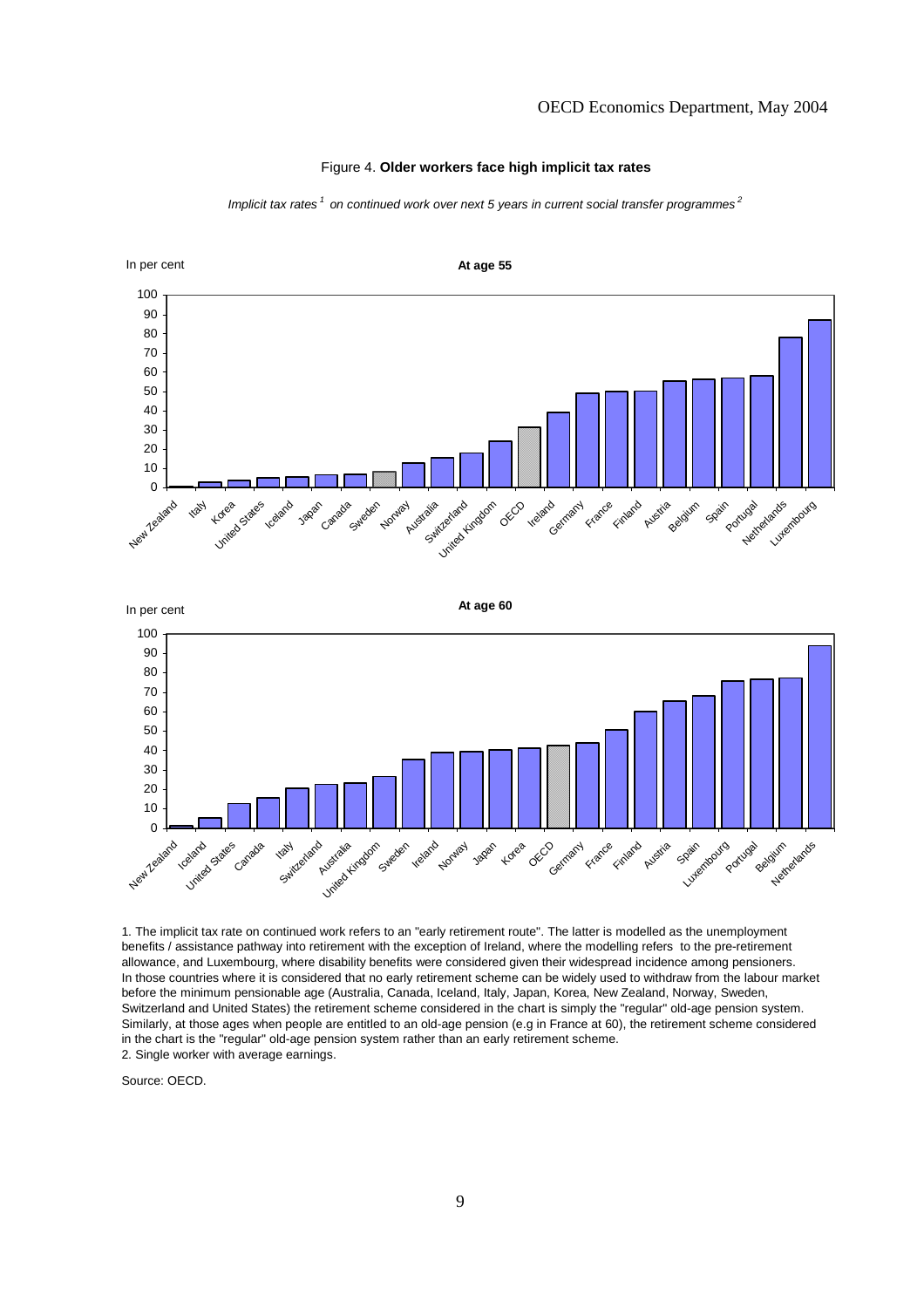## *The resulting retirement incentives are very strong in some countries*

 No attempt is made here to be comprehensive in the coverage of these programmes.<sup>16</sup> Rather, in order to provide a rough assessment of early retirement incentives arising from them, implicit tax rates on continued work are computed for a "typical early retirement route".<sup>17</sup> These calculations take into account that a person will eventually move onto oldage pensions. In other words, they combine implicit taxes arising from oldage pension schemes and other transfer programmes into a single implicit tax rate which sums up retirement incentives embedded in the social system. The results underscore the strong incentives to retire in many countries. In particular, at age 55, when old-age pension schemes on their own do not provide strong retirement incentives (Figure 3), the overall implicit tax rate averages almost 30 per cent across OECD countries (Figure 4). At the same time, the dispersion of implicit tax rates in the "early retirement route" is very large. Like for old-age pensions, overall implicit tax rates rose throughout most of the 1970s and the 1980s. This was especially the case at age 55, as early retirement schemes were created and/or became more generous. However, this expansion has come to a halt since the early 1990s, and has even been reversed in some countries (*e.g.* Sweden or Finland more recently).

## **Retirement incentives strongly affect labour market participation of older workers**

*The implicit tax on continued work is a key summary indicator of retirement incentives…* 

 The implicit tax on continued work is a key summary indicator of retirement incentives embedded in pension systems and early retirement schemes. This is not only because it represents the balance between economic costs and benefits of continued work but also because it captures some of the effects of eligibility ages and the level of benefits. Thus, the higher the replacement rate, the higher is the implicit tax on continued work. Similarly, the higher the minimum pensionable age, the lower is the implicit tax on continued work before this age. As a result, there is a good reason for focusing primarily on implicit taxes on continued work when assessing participation effects of retirement incentives embedded in pension and other retirement-income schemes.

*… and is strongly correlated with labour market withdrawal across countries…* 

-

 To illustrate the effects of retirement incentives, Figure 5 plots, for successive five-year age spans, the fall in male labour force participation — a measure of labour market withdrawal — against the corresponding implicit tax on continuing working for five more years.<sup>18</sup> The significant and strong correlation between retirement incentives and labour force participation of older workers suggests that financial incentives have a sizeable impact on retirement behaviour. Both labour

<sup>16.</sup> For more comprehensive coverage for 15 OECD countries, see recent OECD work by Casey *et al.* (2003).

<sup>17.</sup> For further information, see footnote 1 in Figure 4.

<sup>18.</sup> As already noted, the "early retirement route" simply corresponds to retirement via the normal old-age pension system when no alternative, more generous, pathway into retirement is accessible.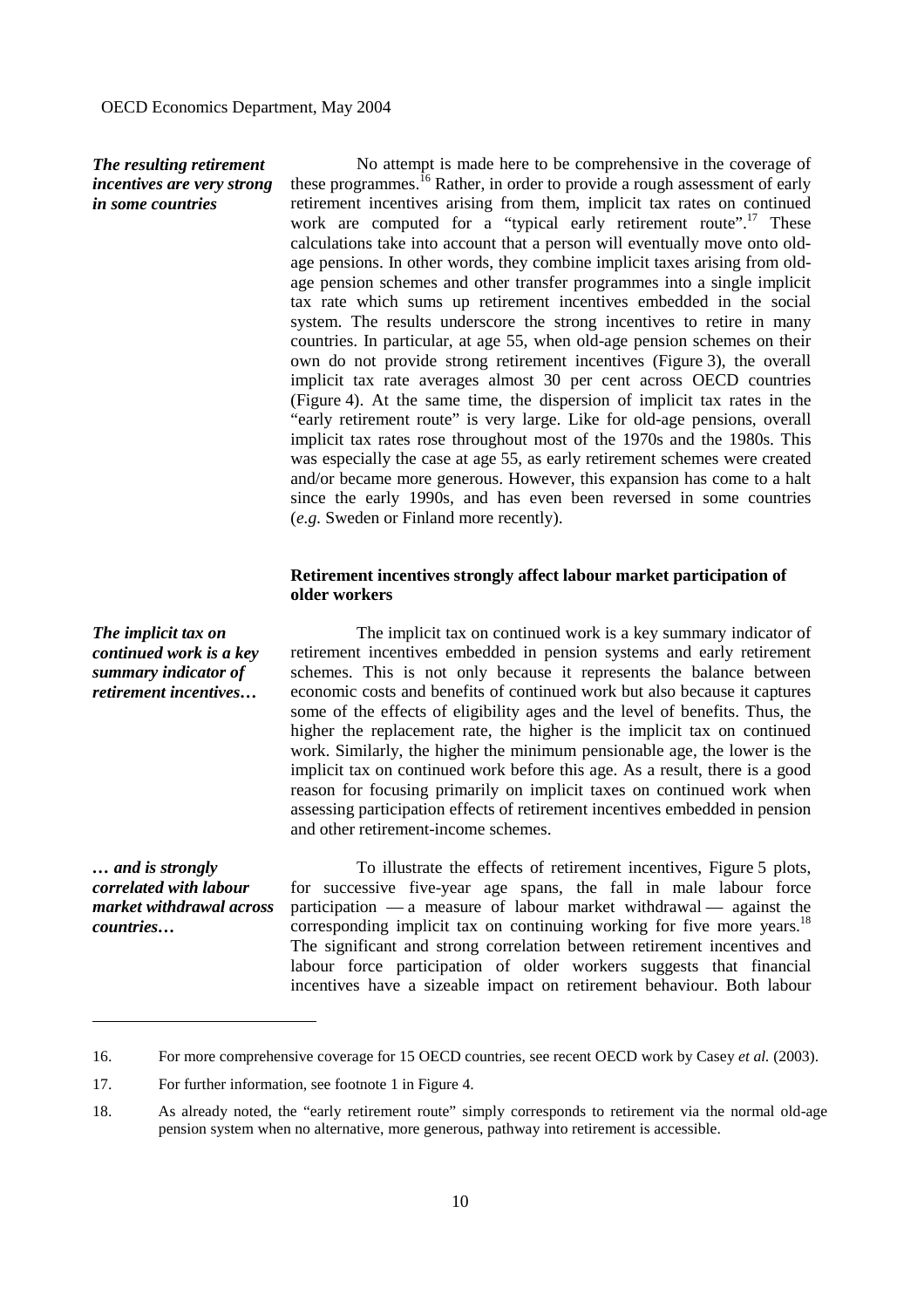market withdrawal and implicit taxes are generally higher in Continental European countries than in Japan, Korea, English-speaking and Nordic countries.

#### Figure 5. **High implicit taxes encourage labour market withdrawal**

Fall in male labour participation between two consecutive age groups and implicit tax rates on continued work, 1999<sup>1</sup>

#### **Panel A.**





#### **Panel B.**

Percentage change in labour force participation between 55-59 and 60-643



1. Implicit tax rates are calculated for a single worker with average earnings in 1999. In some cases, the results differ from those presented in Figure 4, which refer to currently legislated systems. These differences reflect either policy changes that took place after 1999 (e.g. Finland, France) or the future implementation of measures that were already legislated but had not yet come into effect in 1999 (e.g. the future maturation of the Superannuation Guarantee Scheme in Australia, the transition from the "old" to the "new" pension sytem in Italy).

2. (Pr55-59 - Pr50-54) / Pr50-54, per cent.

3. (Pr60-64 - Pr55-59) / Pr55-59, per cent.

Source: OECD.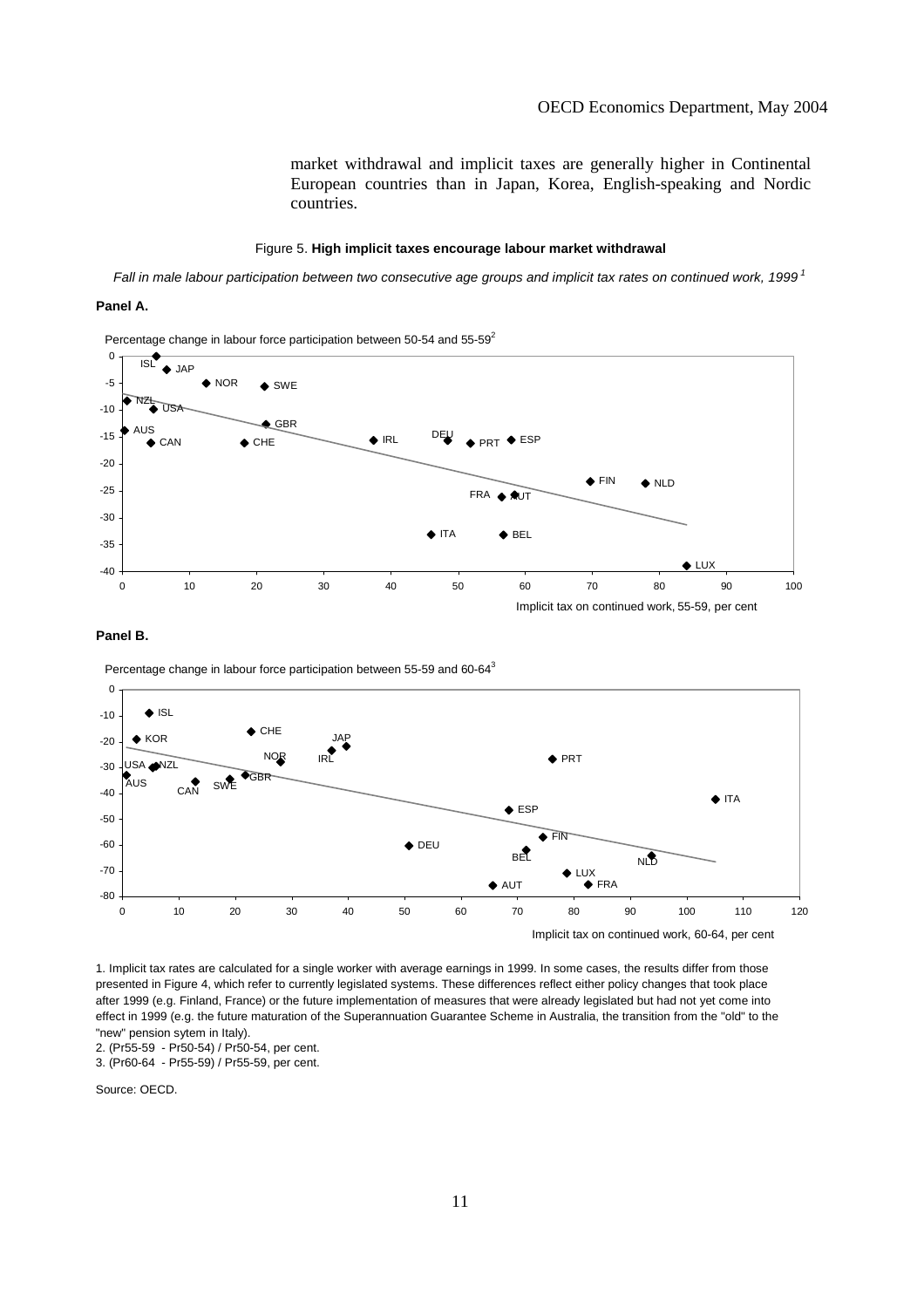#### Figure 6. **Removing implicit taxes could encourage participation**

Projected labour force participation rates of the 55-64 age group in 2025 under different scenarios



Participation rate of the 55-64 age group in 2025, per cent

Source: OECD.

### **Conclusion**

 Current old-age pension systems and other social transfer programmes induce older workers to anticipate their retirement decision. Suppressing these incentives — particularly in a number of continental European Countries where they are strong — would delay retirement and help alleviate the burden of ageing.

 The most straightforward step towards reducing incentives for early withdrawal from the labour force is to close early pathways into retirement, for three main reasons: *i)* it would leave older workers in their late 50s and early 60s facing only the — significantly lower — retirement incentives embedded in old-age pension systems; *ii)* reforming old-age pension systems could well have fairly small participation effects unless the access to early retirement schemes for people without special needs is removed; and *iii)* early pathways into retirement reflect the vestiges of a mistaken, and ultimately unsuccessful, attempt to deal with rising unemployment in the 1970s and 1980s by reducing the size of the labour force. It should also be borne in mind that reforming only some pathways into early retirement is likely to be ineffective because workers may leave the labour market *via* other schemes.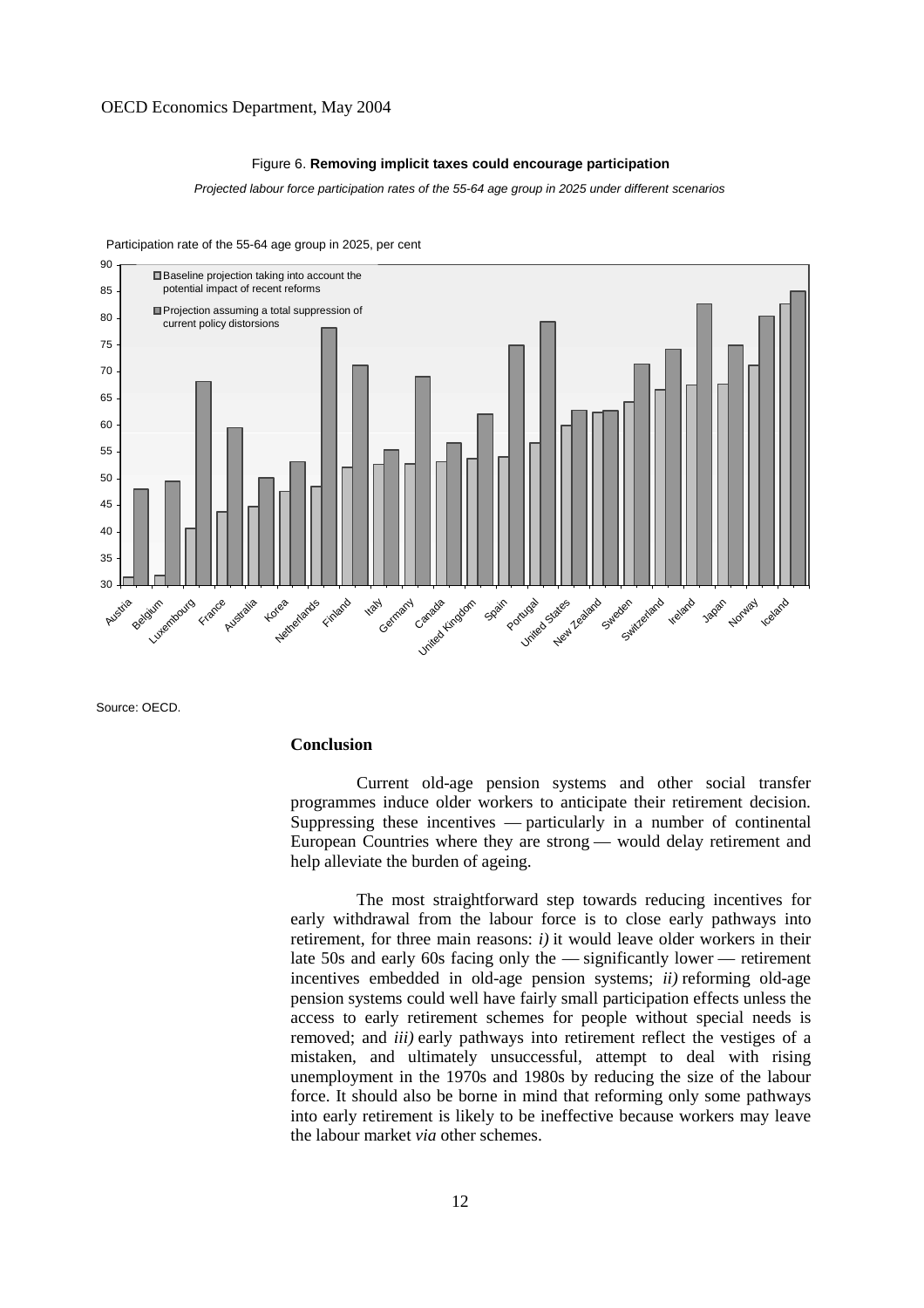Nevertheless, suppressing early retirement schemes would not eliminate early retirement incentives, because these also arise from old-age pension schemes, especially in some (mostly continental European) countries and at high ages. Elimination of these incentives would require the value of pension benefits to be adjusted in case of anticipated and deferred retirement. While such adjustments currently apply in a number of OECD countries, they are insufficient to generate actuarial neutrality.<sup>19</sup>

<u>.</u>

<sup>19.</sup> In particular, many PAYG schemes do not provide actuarial bonuses for deferred retirement beyond the standard age, and where they exist, they usually do not rise enough with age to compensate for increasing mortality risks.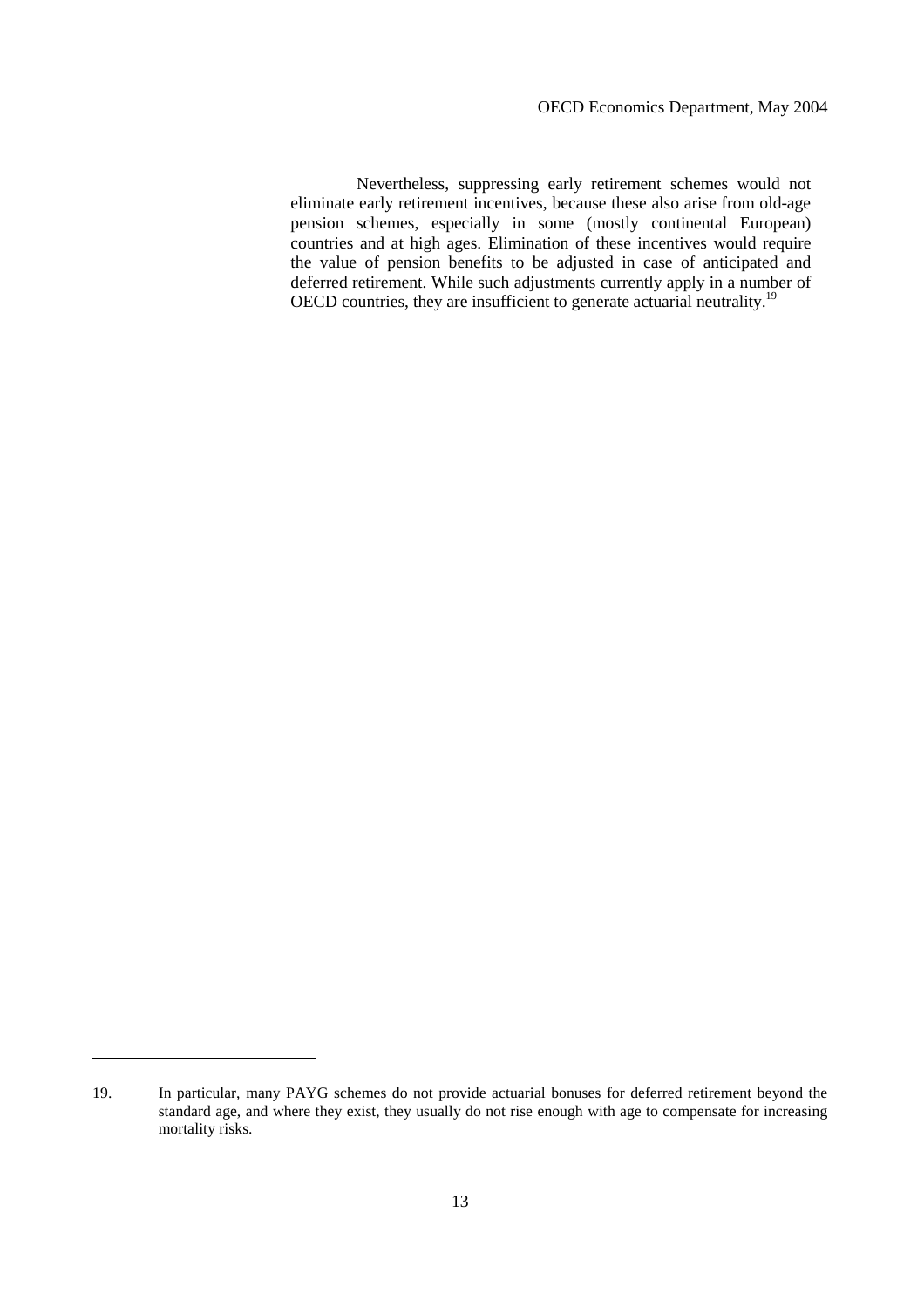#### **References**

- AARON, H. (1982), "Economic Effects of Social Security", *Studies of Government Finance*, The Brookings Institution, Washington DC.
- BLÖNDAL, S. and S. SCARPETTA (1998), "The Retirement Decision in OECD Countries", *OECD Economics Department Working Papers*, No. 98.
- BURNIAUX, J-M., R. DUVAL and F. JAUMOTTE (2003), "Coping with Ageing: a Dynamic Approach to Quantify the Impact of Alternative Policy Options on Future Labour Supply", *OECD Economics Department Working Papers*, No. 371.
- CASEY, B., H. OXLEY, E. WHITEHOUSE, P. ANTOLIN, R. DUVAL, and W. LEIBFRITZ (2003), "Policies for an Ageing Society: Recent Measures and Areas for Further Reform", *OECD Economics Department Working Papers,* No.369.
- DISNEY, R. (1996), *Can We Afford to Grow Older: A Perspective on the Economics of Aging,* Cambridge, Massachussets, MIT Press.
- DUVAL, R. (2003), "The Retirement Effects of Old-Age Pension and Early Retirement Schemes in OECD Countries", *OECD Economics Department Working Papers*, No. 370.
- GRUBER, D. and D. WISE (2002), "Social Security Programs and Retirement Around the World: Micro Estimation", *NBER Working Paper* No. 9407, December.
- GRUBER, D. and D. WISE (1999), Social Security Programs and retirement Around the World, University of Chicago Press, Chicago.
- JOHNSON, R. (2000), "The Effect of Old-Age Insurance on Male Retirement: Evidence from Historical Cross-Country Data", *Federal Reserve Bank of Kansas City Working Paper,* No. 00-09, December.
- LAZEAR, E. (1986), "Retirement from the Labor Force", in ASHENFELTER O. and R. LAYARD (eds), *Handbook of Labor Economics,* Vol. 1, North Holland, Amsterdam.
- LUMSDAINE, R. and O. MITCHELL (1999), "New Developments in the Economic Analysis of Retirement", in ASHENFELTER, O. and D. CARD (eds), *Handbook of Labor Economics,* Vol. 3, North Holland, Amsterdam.
- LUMSDAINE, R., J. STOCK and D. WISE (1996), "Why are Retirement Rates so High at Age 65?", in WISE D., *Advances in the Economics of Aging*, The University of Chicago Press, Chicago.